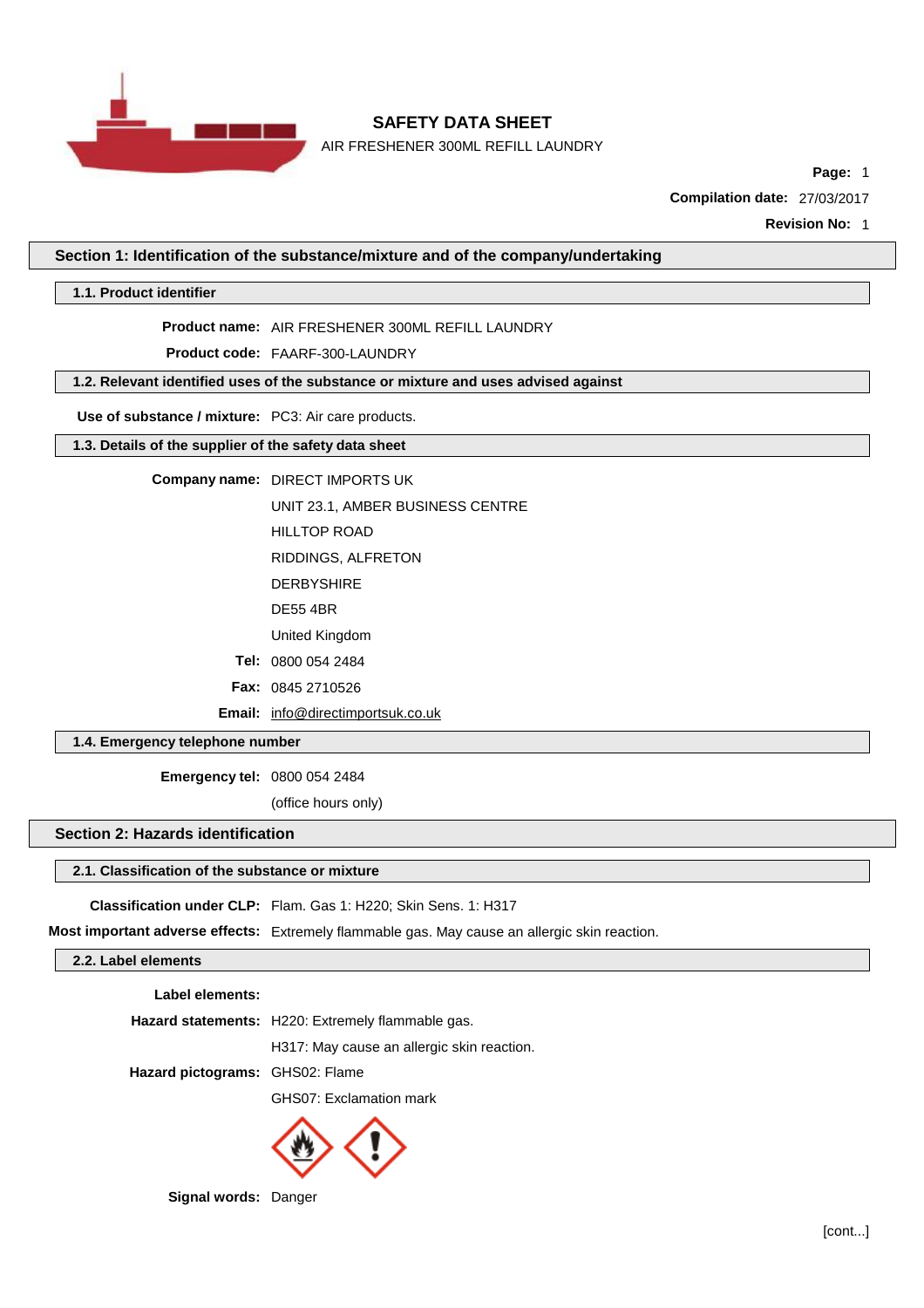## AIR FRESHENER 300ML REFILL LAUNDRY

# **Precautionary statements:** P210: Keep away from heat, hot surfaces, sparks, open flames and other ignition sources. No smoking. P261: Avoid breathing dust/fumes/gas/mist/vapours/spray. P280: Wear protective gloves/protective clothing/eye protection/face protection. P302+352: IF ON SKIN: Wash with plenty of water/. P321: Specific treatment (see instructions on this label). P333+313: If skin irritation or rash occurs: Get medical attention.

#### **2.3. Other hazards**

**PBT:** This product is not identified as a PBT/vPvB substance.

### **Section 3: Composition/information on ingredients**

#### **3.2. Mixtures**

### **Hazardous ingredients:**

#### ETHANOL

| <b>EINECS</b>    | <b>CAS</b> | PBT/WEL                                                 | <b>CLP Classification</b>           | Percent   |
|------------------|------------|---------------------------------------------------------|-------------------------------------|-----------|
| 200-578-6        | 64-17-5    | Substance with a Community<br>workplace exposure limit. | Flam. Liq. 2: H225                  | 30-50%    |
| <b>BUTANE</b>    |            |                                                         |                                     |           |
| 203-448-7        | 106-97-8   | Substance with a Community<br>workplace exposure limit. | Flam. Gas 1: H220; Press. Gas: H280 | 10-30%    |
| <b>PROPANE</b>   |            |                                                         |                                     |           |
| 200-827-9        | 74-98-6    | Substance with a Community<br>workplace exposure limit. | Flam. Gas 1: H220; Press. Gas: H280 | 10-30%    |
| <b>ISOBUTANE</b> |            |                                                         |                                     |           |
| 200-857-2        | 75-28-5    | Substance with a Community<br>workplace exposure limit. | Flam. Gas 1: H220; Press. Gas: H280 | 10-30%    |
| <b>FRAGRANCE</b> |            |                                                         |                                     |           |
|                  | ۰          |                                                         | <b>Skin Sens. 1: H317</b>           | $1 - 10%$ |

### **Section 4: First aid measures**

#### **4.1. Description of first aid measures**

**Skin contact:** Remove all contaminated clothes and footwear immediately unless stuck to skin. Wash immediately with plenty of soap and water. Consult a doctor.

**Eye contact:** Bathe the eye with running water for 15 minutes. Consult a doctor.

**Ingestion:** Wash out mouth with water. Consult a doctor.

**Inhalation:** Remove casualty from exposure ensuring one's own safety whilst doing so. Consult a doctor.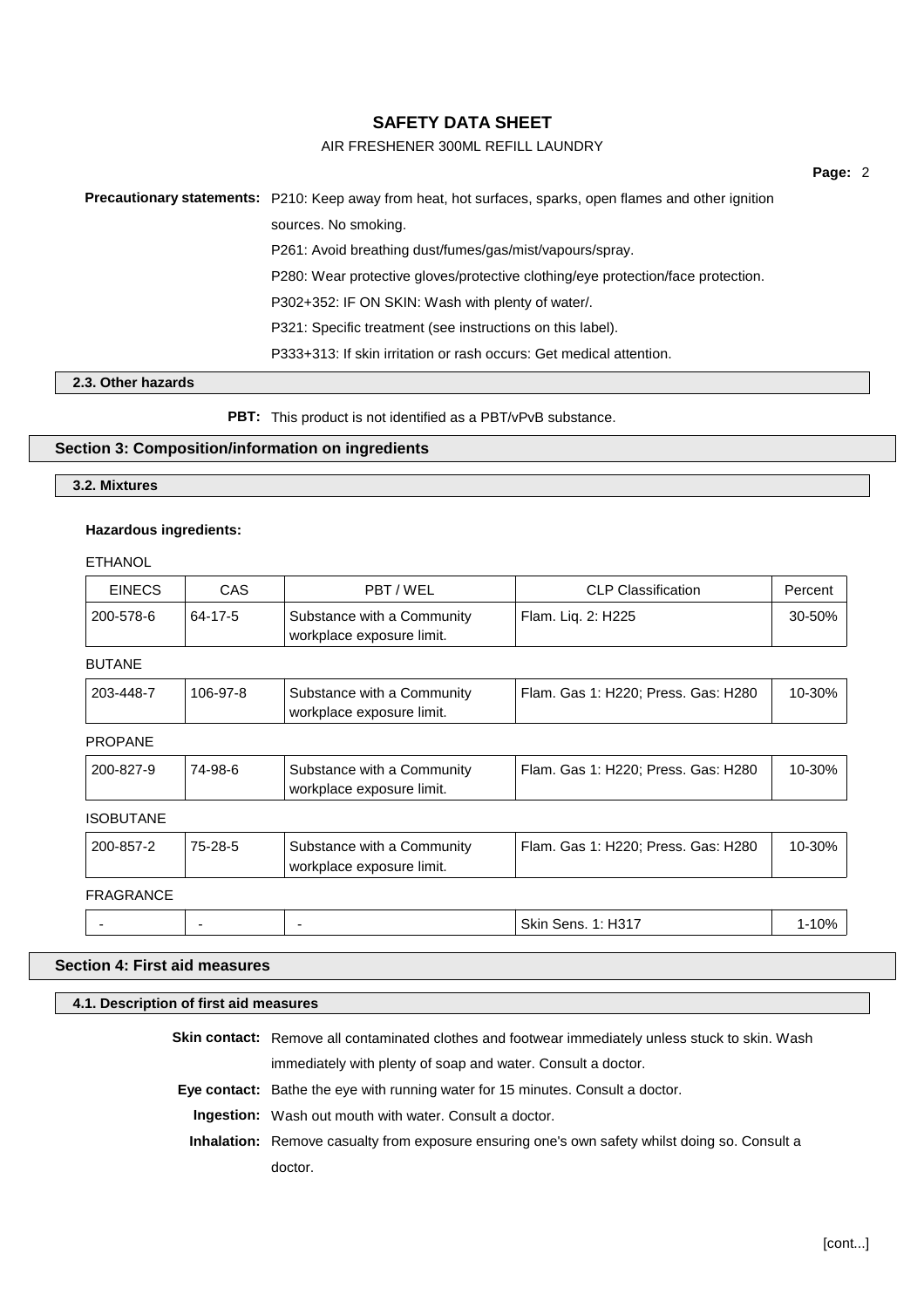### AIR FRESHENER 300ML REFILL LAUNDRY

#### **4.2. Most important symptoms and effects, both acute and delayed**

**Skin contact:** There may be irritation and redness at the site of contact.

**Eye contact:** There may be irritation and redness. The eyes may water profusely.

**Ingestion:** There may be soreness and redness of the mouth and throat.

**Inhalation:** Exposure may cause coughing or wheezing.

**Delayed / immediate effects:** Delayed effects can be expected after long-term exposure.

#### **4.3. Indication of any immediate medical attention and special treatment needed**

**Immediate / special treatment:** Not applicable.

### **Section 5: Fire-fighting measures**

**5.1. Extinguishing media**

**Extinguishing media:** Suitable extinguishing media for the surrounding fire should be used. Use water spray

to cool containers.

#### **5.2. Special hazards arising from the substance or mixture**

**Exposure hazards:** In combustion emits toxic fumes.

**5.3. Advice for fire-fighters**

**Advice for fire-fighters:** Wear self-contained breathing apparatus. Wear protective clothing to prevent contact with skin and eyes.

#### **Section 6: Accidental release measures**

**6.1. Personal precautions, protective equipment and emergency procedures**

**Personal precautions:** Do not attempt to take action without suitable protective clothing - see section 8 of SDS.

Turn leaking containers leak-side up to prevent the escape of liquid.

**6.2. Environmental precautions**

**Environmental precautions:** Do not discharge into drains or rivers. Contain the spillage using bunding.

#### **6.3. Methods and material for containment and cleaning up**

**Clean-up procedures:** Absorb into dry earth or sand. Transfer to a closable, labelled salvage container for disposal by an appropriate method.

### **6.4. Reference to other sections**

**Reference to other sections:** Refer to section 8 of SDS.

### **Section 7: Handling and storage**

#### **7.1. Precautions for safe handling**

**Handling requirements:** Avoid direct contact with the substance. Avoid the formation or spread of mists in the air.

#### **7.2. Conditions for safe storage, including any incompatibilities**

**Storage conditions:** Store in a cool, well ventilated area. Keep container tightly closed.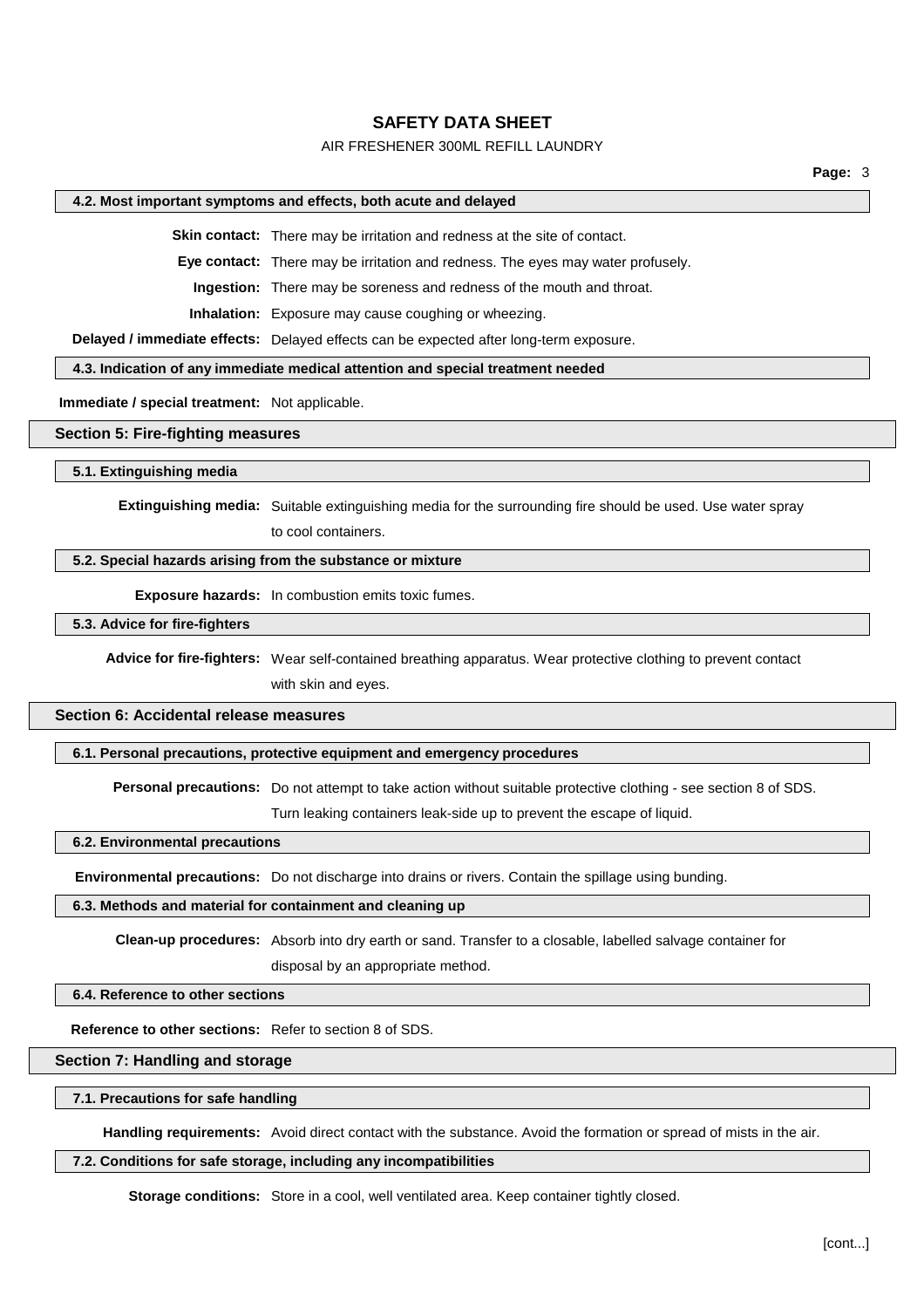## AIR FRESHENER 300ML REFILL LAUNDRY

### **7.3. Specific end use(s)**

**Specific end use(s):** No data available.

## **Section 8: Exposure controls/personal protection**

### **8.1. Control parameters**

### **Hazardous ingredients:**

#### **ETHANOL**

| <b>Workplace exposure limits:</b>                                         |            |                          | Respirable dust |              |
|---------------------------------------------------------------------------|------------|--------------------------|-----------------|--------------|
| <b>State</b>                                                              | 8 hour TWA | 15 min. STEL             | 8 hour TWA      | 15 min. STEL |
| UK                                                                        | 1920 mg/m3 | $\overline{\phantom{a}}$ | ۰               | ۰            |
| <b>BUTANE</b>                                                             |            |                          |                 |              |
| UK                                                                        | 1450 mg/m3 | 1810 mg/m3               | ٠               | -            |
| <b>PROPANE</b>                                                            |            |                          |                 |              |
| UK                                                                        | 1800 mg/m3 | 7200 mg/m3               | ۰               |              |
| <b>ISOBUTANE</b>                                                          |            |                          |                 |              |
| UK                                                                        | 2400 mg/m3 | 9600 mg/m3               | ٠               |              |
| <b>DNEL/PNEC Values</b>                                                   |            |                          |                 |              |
| <b>DNEL / PNEC</b> No data available.                                     |            |                          |                 |              |
| 8.2. Exposure controls                                                    |            |                          |                 |              |
| Engineering measures: Ensure there is sufficient ventilation of the area. |            |                          |                 |              |

**Respiratory protection:** Self-contained breathing apparatus must be available in case of emergency.

**Hand protection:** Impermeable gloves.

**Eye protection:** Safety glasses. Ensure eye bath is to hand.

**Skin protection:** Impermeable protective clothing.

## **Section 9: Physical and chemical properties**

**9.1. Information on basic physical and chemical properties**

- **State:** Gas
- **Colour:** Colourless
- **Odour:** Characteristic odour

**Relative density:** >1 **pH:** 6-8

**9.2. Other information**

**Other information:** No data available.

### **Section 10: Stability and reactivity**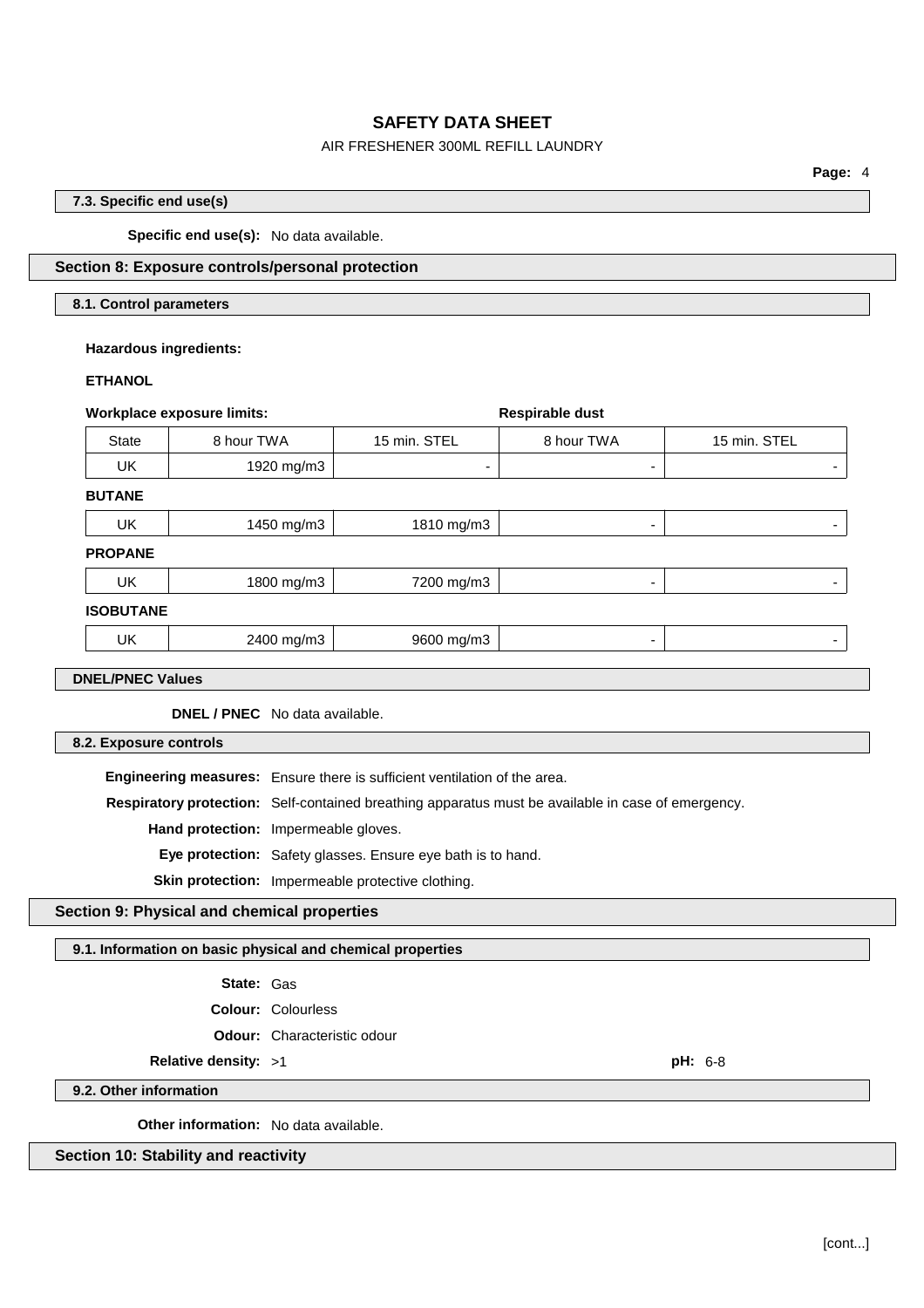## AIR FRESHENER 300ML REFILL LAUNDRY

### **10.1. Reactivity**

#### **Reactivity:** Stable under recommended transport or storage conditions.

### **10.2. Chemical stability**

**Chemical stability:** Stable under normal conditions.

### **10.3. Possibility of hazardous reactions**

**Hazardous reactions:** Hazardous reactions will not occur under normal transport or storage conditions.

Decomposition may occur on exposure to conditions or materials listed below.

**10.4. Conditions to avoid**

**Conditions to avoid:** Heat.

**10.5. Incompatible materials**

**Materials to avoid:** Strong oxidising agents. Strong acids.

**10.6. Hazardous decomposition products**

**Haz. decomp. products:** In combustion emits toxic fumes.

#### **Section 11: Toxicological information**

## **11.1. Information on toxicological effects**

#### **Hazardous ingredients:**

#### **ETHANOL**

| <b>IVN</b>       | <b>RAT</b> | LD50 | 1440 | mg/kg |
|------------------|------------|------|------|-------|
| <sup>I</sup> ORL | <b>MUS</b> | ∟D50 | 3450 | mg/kg |
| ORL              | <b>RAT</b> | LD50 | 7060 | mg/kg |

#### **Relevant hazards for product:**

|           | 'oute<br>. | <b>Basis</b><br>----- |
|-----------|------------|-----------------------|
| -<br>sKII | <b>DRM</b> | calculateo            |

**Symptoms / routes of exposure**

**Skin contact:** There may be irritation and redness at the site of contact.

**Eye contact:** There may be irritation and redness. The eyes may water profusely.

**Ingestion:** There may be soreness and redness of the mouth and throat.

**Inhalation:** Exposure may cause coughing or wheezing.

**Delayed / immediate effects:** Delayed effects can be expected after long-term exposure.

#### **Section 12: Ecological information**

#### **12.1. Toxicity**

**Ecotoxicity values:** No data available.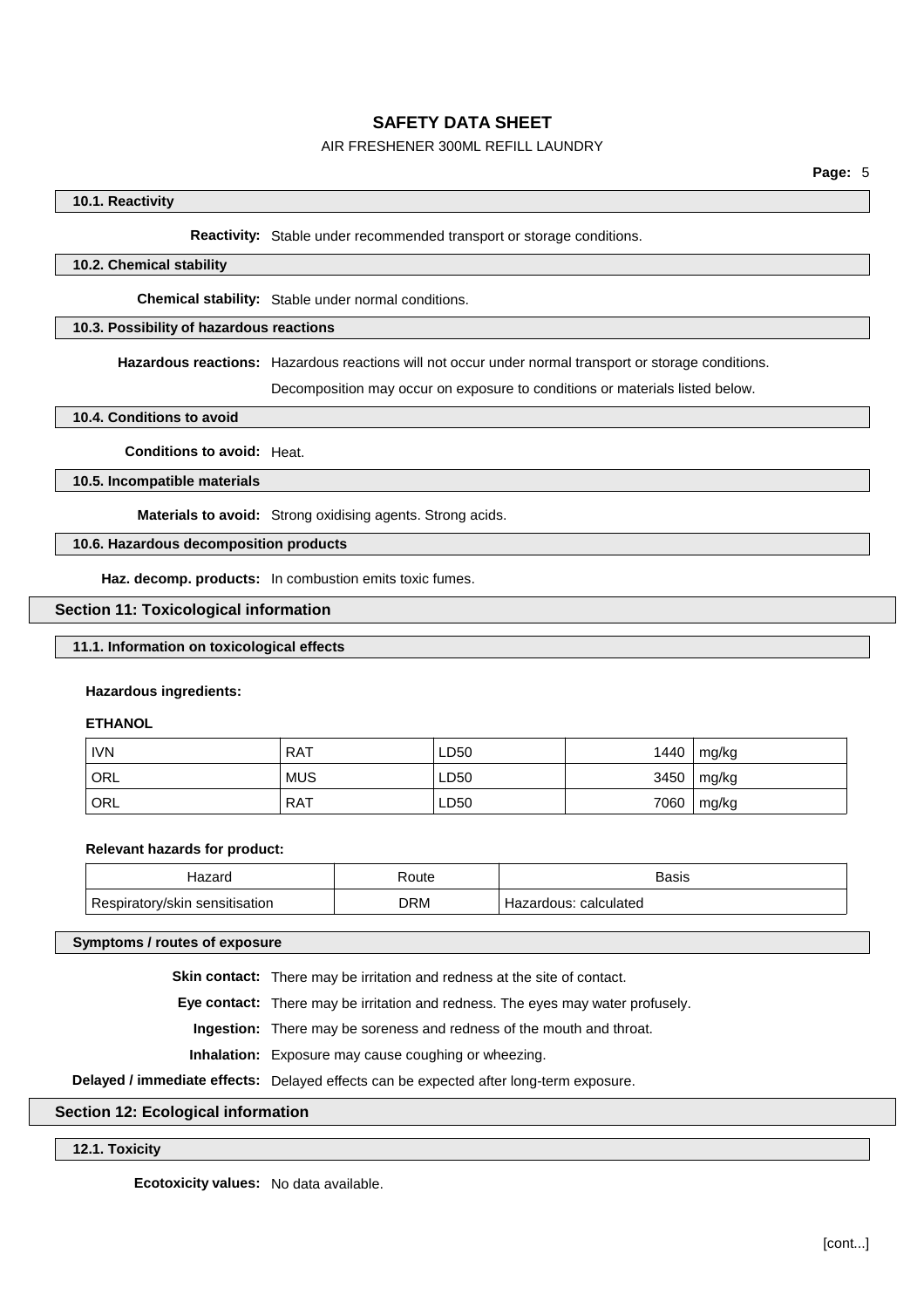## AIR FRESHENER 300ML REFILL LAUNDRY

**Page:** 6

**12.2. Persistence and degradability**

**Persistence and degradability:** Biodegradable.

#### **12.3. Bioaccumulative potential**

**Bioaccumulative potential:** No bioaccumulation potential.

**12.4. Mobility in soil**

**Mobility:** Readily absorbed into soil.

#### **12.5. Results of PBT and vPvB assessment**

**PBT identification:** This product is not identified as a PBT/vPvB substance.

**12.6. Other adverse effects**

**Other adverse effects:** Negligible ecotoxicity.

**Section 13: Disposal considerations**

**13.1. Waste treatment methods**

**Disposal operations:** Transfer to a suitable container and arrange for collection by specialised disposal company.

> **NB:** The user's attention is drawn to the possible existence of regional or national regulations regarding disposal.

#### **Section 14: Transport information**

**14.1. UN number**

**UN number:** UN1950

**14.2. UN proper shipping name**

**Shipping name:** AEROSOLS

**14.3. Transport hazard class(es)**

**Transport class:** 2

**14.4. Packing group**

**14.5. Environmental hazards**

**Environmentally hazardous:** No **Marine pollutant:** No

**14.6. Special precautions for user**

**Special precautions:** No special precautions.

**Tunnel code:** E

**Transport category:** 3

**Section 15: Regulatory information**